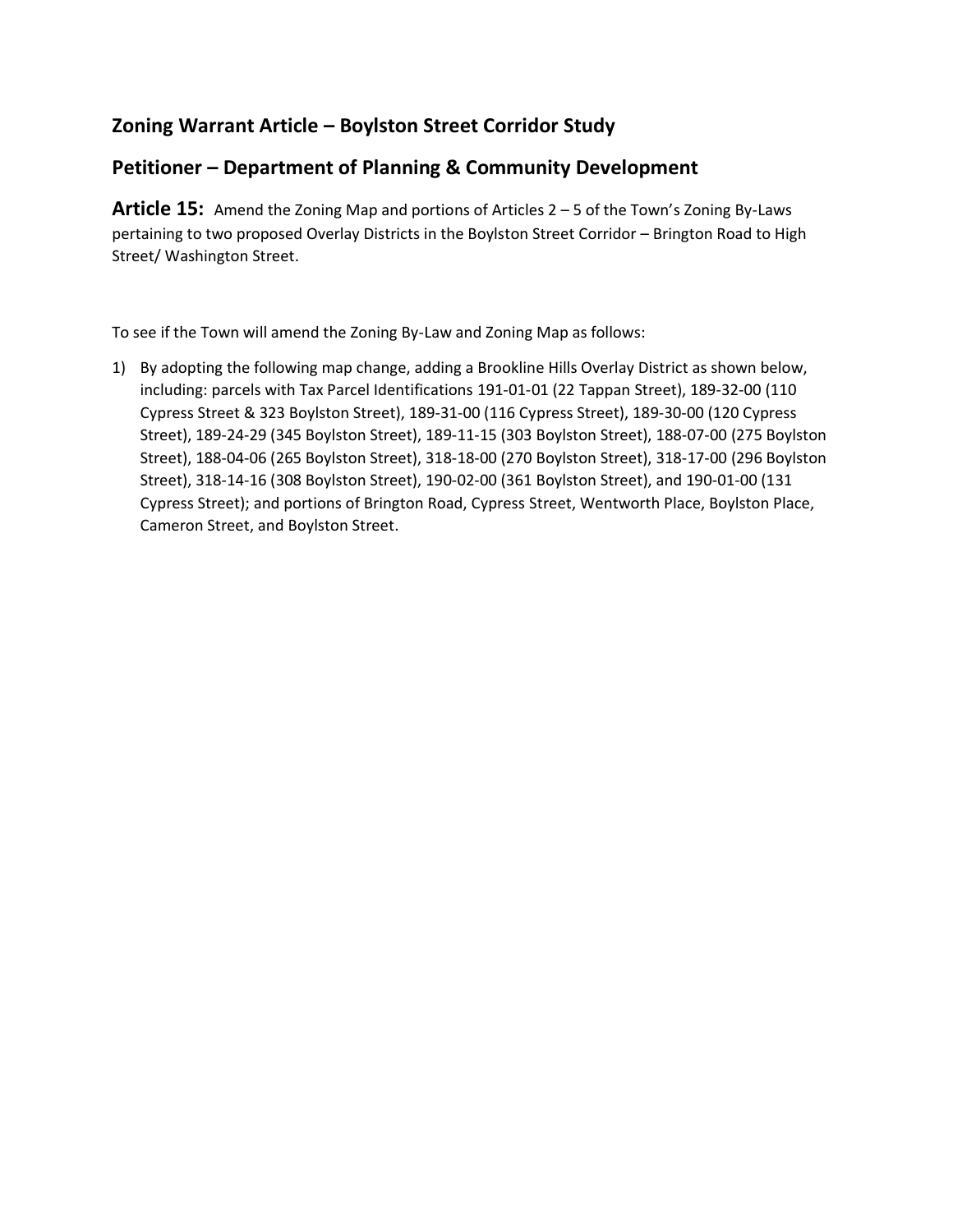

**Brookline Hills Overlay District**

2) By adopting the following map change, adding a Boylston Street East Overlay District as shown below, including: parcels with parcels with Tax Parcel Identifications 185-17-00 (99A Boylston Street), 185-16-00 (95 Boylston Street), 185-15-00 (87 Boylston Street), 185-13-00 (75 Boylston Street), 185-12-00 (71 Boylston Street), 185-11-00 (65 Boylston Street), 185-09-10 (55 Boylston Street), 185-08-00 (51 Boylston Street), 185-07-00 (49 Boylston Street), 185-06-00 (43 Boylston Street), 185-04-05 (31 Boylston Street), 185-03-00 (19 Boylston Street), 185-01-00 (176 Washington Street), 185-02-00 (160 Washington Street), 318-41-45 (20 Boylston Street), 318-40-00 (22 Boylston Street), 318-38-00 (48 Boylston Street), 318-37-00 (50 Boylston Street), 318-34-35 (68 Boylston Street), 318-33-00 (82 Boylston Street), 318-32-00 (88 Boylston Street), 318-31-00 (94 Boylston Street), 318-30-00 (98 Boylston Street), 318-28-29 (120 Boylston Street), 318-25-27 (128 Boylston Street), 318-24-00 (146 Boylston Street), 318-23-00 (154 Boylston Street), 318-22-00 (158 Boylston Street); and portions of Boylston Street and Walnut Path.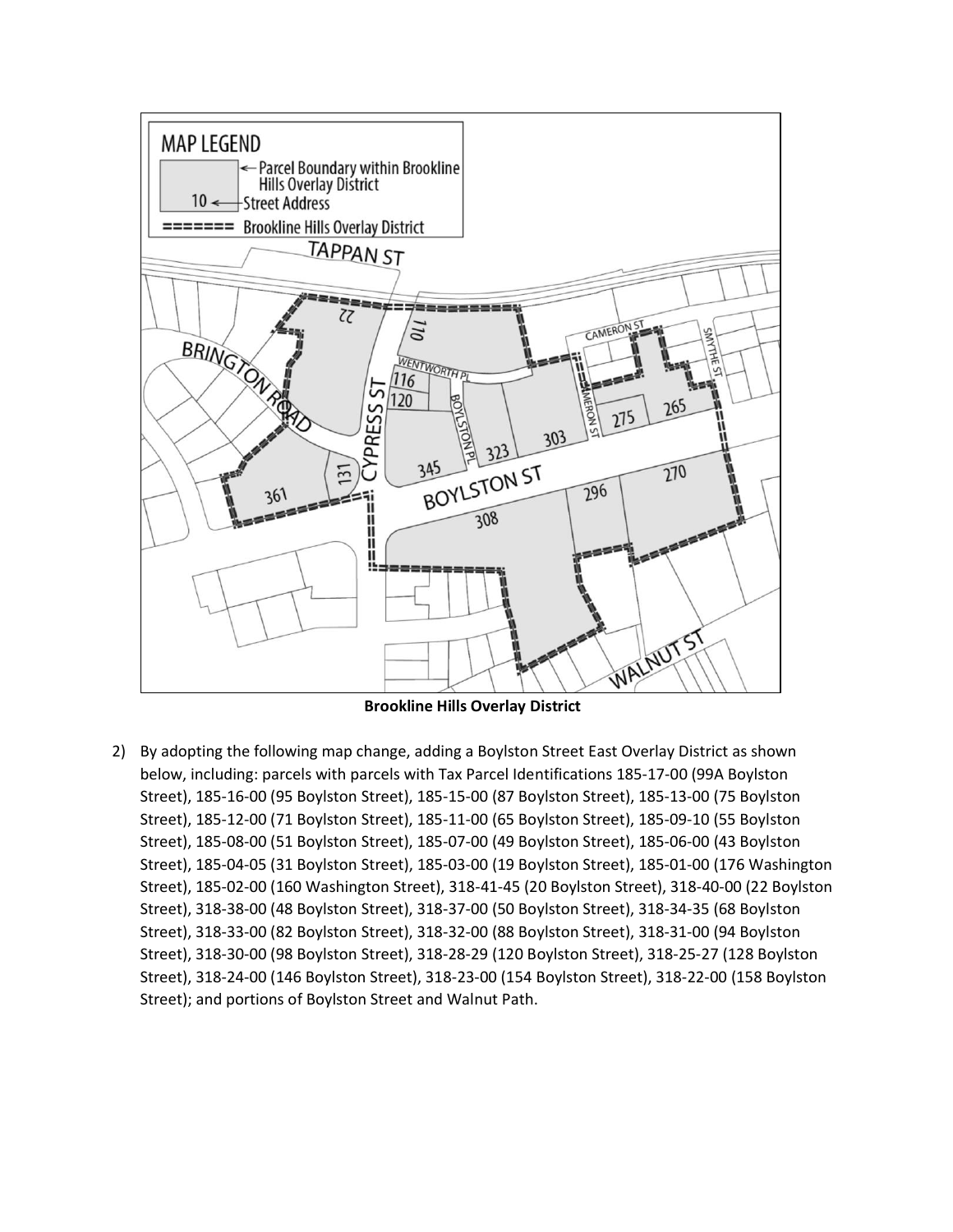

**Boylston Street East Overlay District**

3) By amending Section 2.10, "S" Definitions - to add the following definition and renumber the subsequent definitions of Section 2.10 as necessary:

"4. STORY - that portion of a building included between the upper surface of a floor and the upper surface of a floor or roof next above, whether or not such space is enclosed."

- 4) By amending Section 3.01.4 by adding the following items at the end:
	- "l. Brookline Hills Overlay District
	- m. Boylston Street East Overlay District"
- 5) By amending Section 4.07 Table of Use Regulations to allow for certain office, retail and restaurant uses by Special Permit in the Brookline Hills Overlay District, as follows:
	- a) Use 21, Business, professional, or governmental office Adding "\*\*" after "No" in column "M" and amending the underlined text to the last footnote as follows: "\*\*Permitted by special permit in the I-(EISD) District in accordance with 5.06.4.j and in the Brookline Hills Overlay District in accordance with 5.06.4.l." and
	- b) Use 29, Store of less than 5,000 square feet Adding "\*" after "No" in column "M" and amending the underlined text to the last footnote as follows: "\*\*Permitted by special permit in the I-(EISD) District in accordance with 5.06.4.j and in the Brookline Hills Overlay District in accordance with 5.06.4.l." and
	- c) Use 30, Eating places of less than 5,000 square feet Adding "\*" after "No" in column "M" and amending the underlined text to the last footnote as follows: "\*\*Permitted by special permit in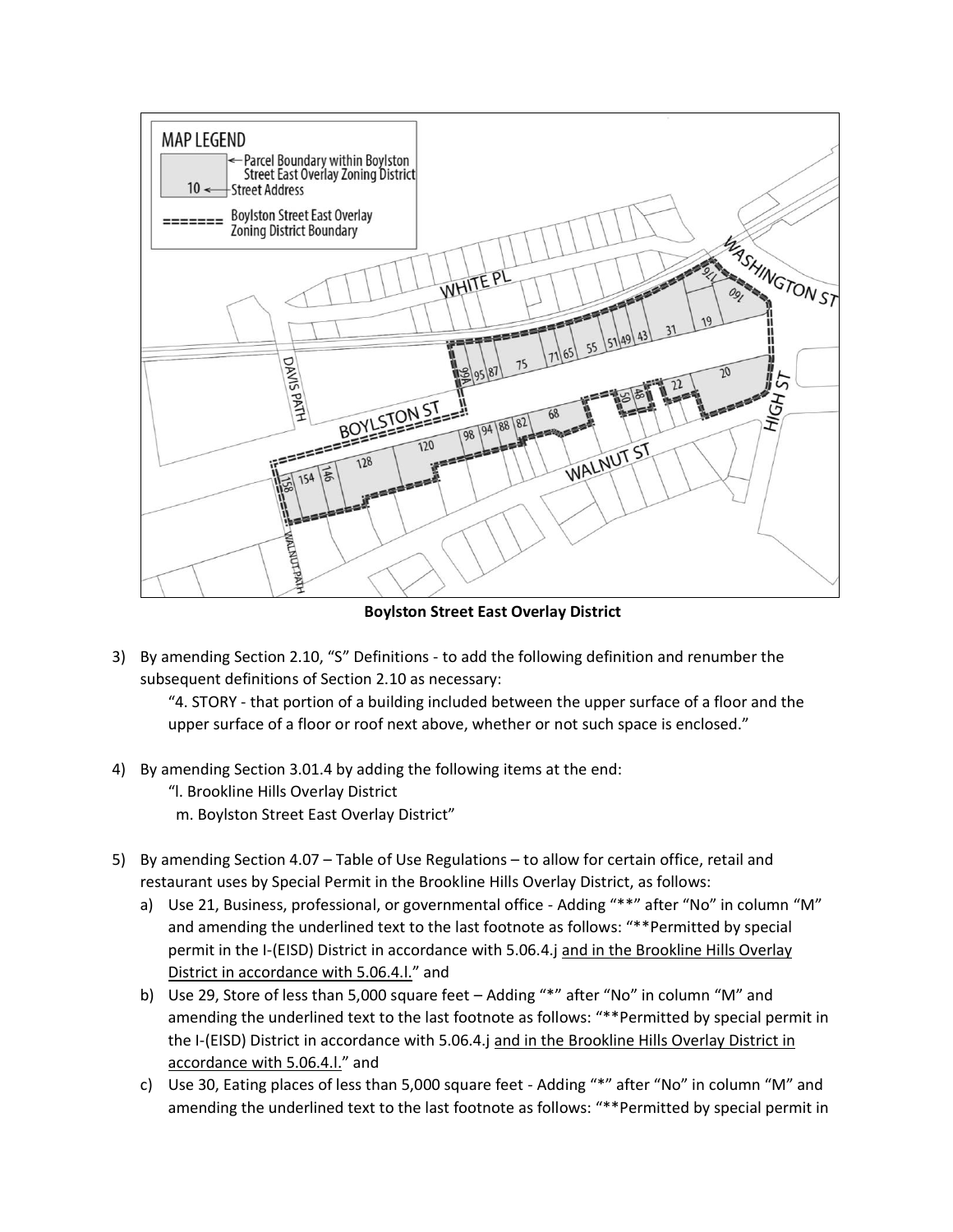the I-(EISD) District in accordance with 5.06.4.j and in the Brookline Hills Overlay District in accordance with 5.06.4.l."

6) By amending Section 5.01 – Table of Dimensional Requirements – by adding Footnote 22 after the words "L-0.5" in the row for the L-0.5 District, after the words "M-1.0 (CAM)" for the M-1.0 (CAM) District, and after the words "G-2.0" in the row for the G-2.0 District which Footnote 22 shall read as follows:

"22. See Section 5.06.4 – Special Districts, subsection l. Brookline Hills Overlay District with respect to uses and all dimensional requirements."

- 7) By amending Section 5.01 Table of Dimensional Requirements by adding Footnote 23 after the words "G-1.0" in the row for the G-1.0 District which Footnote 23 shall read as follows: "23. See Section 5.06.4 – Special Districts, subsection m. Boylston Street East Overlay District with respect to uses and all dimensional requirements."
- 8) By amending Section 5.06.4 Special Districts by adding a new item as follows: "l. Brookline Hills Overlay District
	- 1) It has been determined through study by the Boylston Street Corridor Study Committee that for properties near the intersection of Cypress Street and Boylston Street potential exists for careful, planned redevelopment. It has further been determined that, due to the circulation patterns as well as the adjacency of this area to municipal uses, retail businesses, transit systems and residential neighborhoods, that appropriate uses include residential, commercial, institutional, recreational, and educational uses. An analysis of the existing conditions, including existing floor area ratios of properties within and adjacent to this Overlay District, as well as a preference for additional affordable housing units and most commercial uses, provide reasons why additional density may be allowed by Special Permit under the criteria of this section.
	- 2) The Board of Appeals may grant a Special Permit under this section allowing for a project that meets the following requirements and limitations. Conformance with said requirements and limitations shall be made conditions of the Special Permit.
		- a. Any project that proposes demolition of existing Dwelling Units must demonstrate how the project will result in a net increase of at least 20% more Dwelling Units, or one additional Dwelling Unit, whichever is greater.
		- b. Any project subject to Section 4.08, Inclusionary Zoning, shall provide all required affordable units on site.
		- c. Any building shall be permitted to have more than one principal use. For example, a restaurant or retail business may be located in the same building as a permitted residential or office use without being considered an accessory use.
		- d. Building Height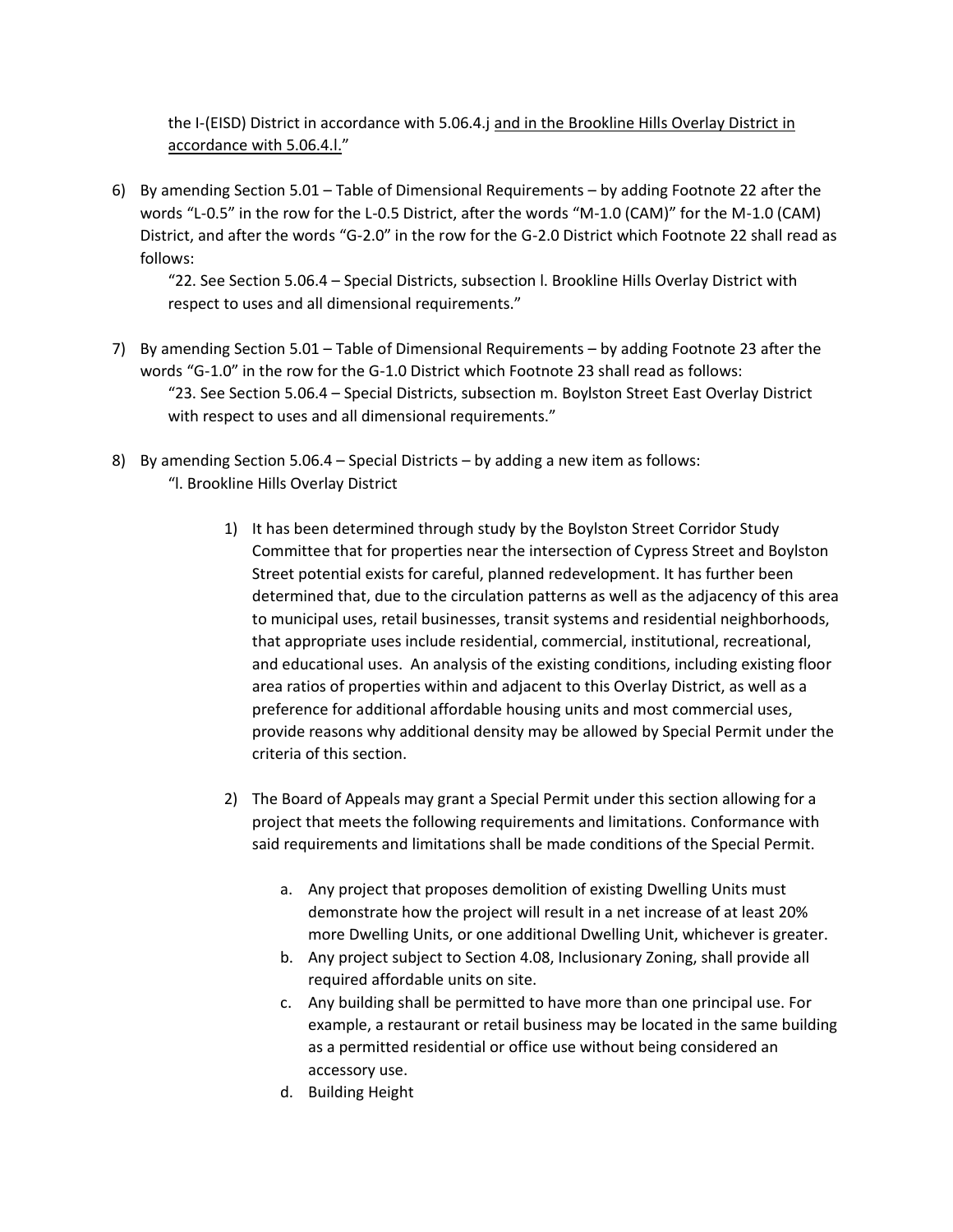- i. For properties located in an underlying "L" (Local Business) or "G" (General Business) Zoning District, additional height may be granted to accommodate buildings that are six Stories or less.
- ii. For properties located in an underlying "M" (Multifamily) Zoning District, additional height may be granted to accommodate buildings that are five Stories or less.
- e. Parking Any fees charged for parking must be separate from any rental, lease, sale, employment, contract or other arrangement permitting a user to occupy the building.
- f. The Gross Floor Area Ratio (FAR) for a project permitted pursuant to this section may be granted an increased FAR as follows:
	- i. Up to 3.0 for any project; and
	- ii. An additional bonus FAR for the equivalent size Gross Floor Area that is utilized for:
		- 1. Uses 11 through 18A inclusive, 20, 20A, 20C, 21, 29, 30, 32 through 36A inclusive, 36C, 37 and 44;
		- 2. Affordable Units in excess of Affordable Housing Requirements as defined in Section 4.08; and/or
		- 3. Subsidized non-residential space, as affirmatively recommended by the Economic Development Advisory Board.
	- iii. The total FAR shall not exceed 3.5, except for projects that are located on the south side of Boylston Street and on a site at least one acre in size in which case the total FAR shall not exceed 4.0.
- g. Tree Canopy & Urban Heat Island Mitigation
	- i. Any project that removes trees 8 inches or greater in diameter, as measured 4.5' above ground level, must include a mitigation plan as affirmatively recommended by the Tree Warden. Such mitigation plan shall result in no loss of overall tree canopy within a quarter mile of the property, as affirmatively recommended by the Tree Warden.
	- ii. Street trees shall be provided at regular intervals approximately every 25 feet adjacent to any public sidewalks. The size, location and species of all trees at the time of planting and the final design of all landscaping in the public or private way shall be approved by the Director of Parks and Open Space or their designee. In circumstances where trees cannot be provided as stipulated above as determined by the Director of Parks and Open Space or their designee, the applicant shall provide an equivalent amount of trees and/or landscaping at appropriate locations on the site at similar elevations of the public sidewalk level, or make a financial contribution to the Town in an equivalent dollar amount for similar improvements in adjacent parks and public spaces.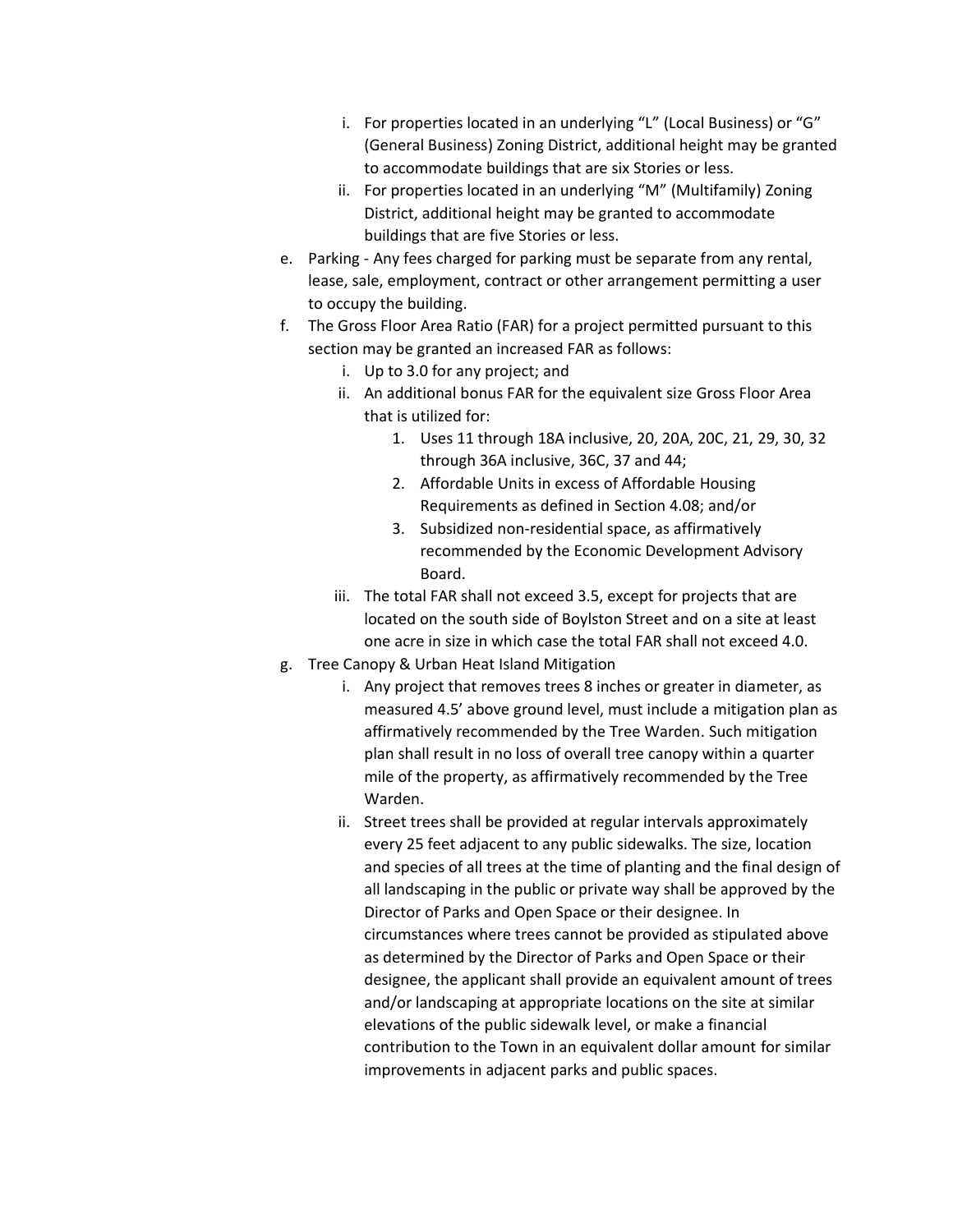- iii. Any project within the Overlay District shall be required to demonstrate to the Planning Board measures taken to reduce urban heat island effects, which may include landscaping, green roofs, cool roofs, etc.
- h. All new buildings and renovations to existing buildings shall be LEED Silver Certifiable or higher. Applicants shall provide evidence to the satisfaction of the Building Commissioner that all new construction and renovations of existing buildings are LEED Certifiable Silver or a higher rating via the provision of a LEED scoring sheet. The construction or renovation of such buildings consistent with these plans shall be confirmed prior to the issuance of a Certificate of Occupancy.
- 3) Any application that seeks relief under this Overlay District shall be deemed a Major Impact Project with respect to Section 5.09, Design Review."
- 9) By amending Section 5.06.4 Special Districts by adding a new item as follows:
	- "m. Boylston Street East Overlay District
		- 1) It has been determined through study by the Boylston Street Corridor Study Committee that for properties between Davis and Walnut Path and High Street, potential exists for careful, planned infill development in addition to incentivizing the reuse of existing buildings to the extent possible. It has further been determined that, due to the circulation patterns as well as the adjacency of this area to municipal uses, retail businesses, transit systems and residential neighborhoods, that both residential and commercial uses are appropriate. An analysis of the existing conditions, including existing floor area ratios of properties within and adjacent to this Overlay District are reasons why additional density and other dimensional requirements, as well as flexibility of uses, may be allowed by Site Plan Review under the criteria of this section.
		- 2) Any application that seeks relief under this Overlay District shall be subject to Site Plan Review by the Planning Board to ensure that there is adequate provision of access for fire and service equipment; ensure adequate provision for utilities and storm water storage and drainage; ensure adequate provision of loading and passenger pick-up zones; ensure appropriate provision of parking; minimize impacts on wetland resources areas; minimize stormwater flow from the site; minimize soil erosion; minimize the threat of air and water pollution; minimize groundwater contamination from on-site disposal of hazardous substances; maximize pedestrian, bicycle and vehicle safety; screen parking, storage and outdoor service areas through landscaping or fencing; minimize headlight and other light intrusion; ensure compliance with the Brookline Zoning By-Laws; maximize property enhancement with sufficient landscaping, lighting, street furniture and other site amenities; and minimize impacts on adjacent property associated with hours of operation, deliveries, noise, rubbish removal and storage. All plans and maps submitted for site plan review shall be prepared, stamped, and signed by a Professional Engineer licensed to practice in Massachusetts. Pursuant to the site plan review process,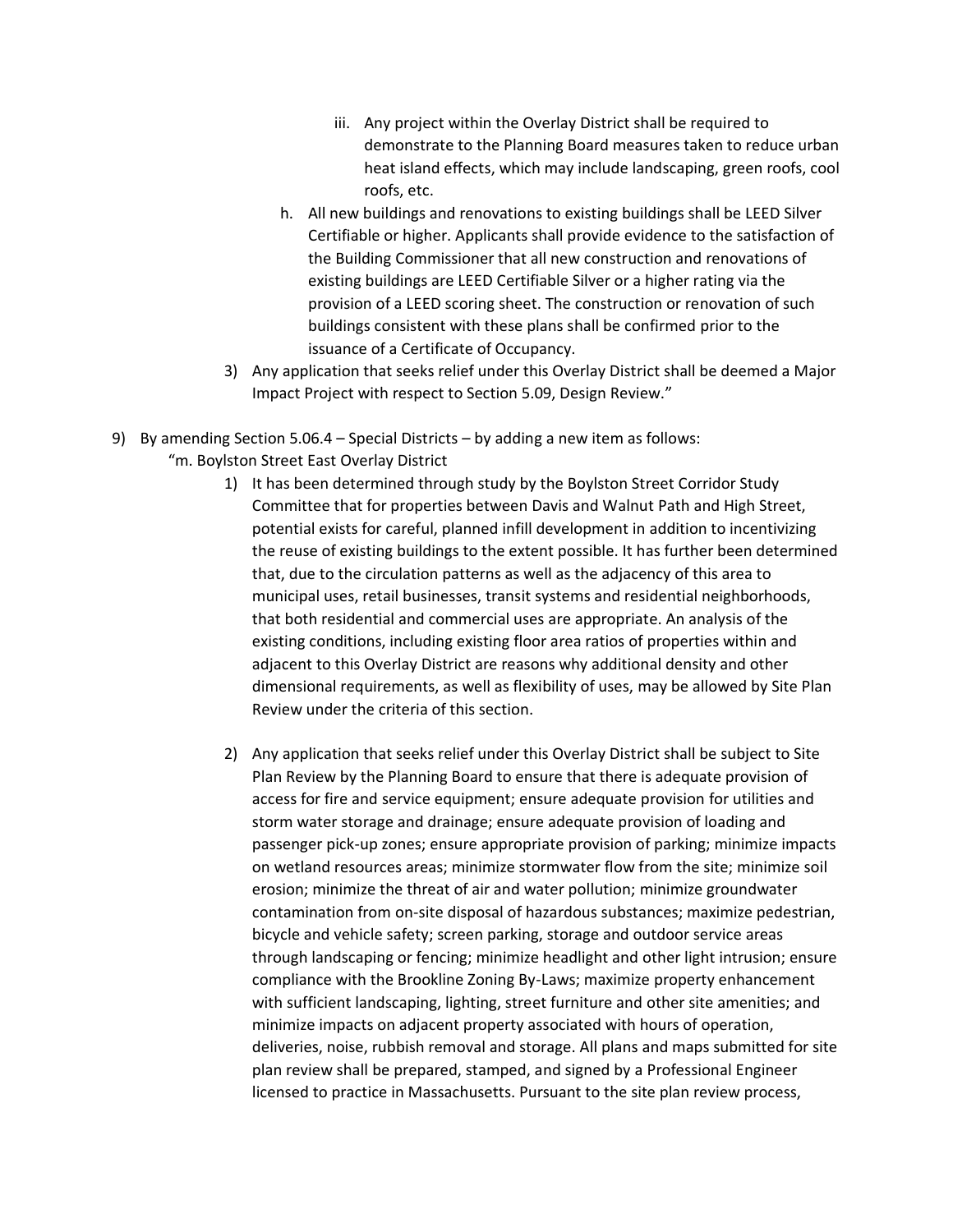applicants shall provide to the Planning Board and the Director of Engineering a site plan showing:

- a. Demonstrated design compliance with any General By-Law related to erosion and sediment control and stormwater management;
- b. Property lines and physical features, including roads, driveways, parking for vehicles and bicycles, loading areas and trash storage for the project site;
- c. Proposed changes to the landscape of the site, grading, vegetation clearing and planting, and exterior lighting.
- d. The extent to which the project complies with any applicable Design Guidelines adopted by the Planning Board.
- e. Compliance with other requirements related to zoning relief provided under this Overlay District as described below.
- 3) The Planning Board may grant a Site Plan Review Permit under this section allowing for a project that meets the following requirements and limitations.
	- a. Any project that proposes demolition of existing Dwelling Units must demonstrate how the project will result in a net increase of at least 20% more Dwelling Units, or one additional Dwelling Unit, whichever is greater.
	- b. Any project subject to Section 4.08, Inclusionary Zoning, shall provide all required affordable units on site. No special permit is required pursuant to Section 4.08 as long as the Site Plan Review Permit provided under this Overlay District includes conditions that document how all other compliance under Section 4.08 and related Affordable Housing Guidelines will be met, per the positive recommendation by the Housing Advisory Board.
	- c. No special permit or related Design Review process is required pursuant to Section 5.09.2.a-d, h, or i, for projects that:
		- i. Include at least 5% of the property area as Landscaped Open Space, and
		- ii. Provide a 12' clear height on the ground floor. Clear height is defined as the vertical height from the surface of the finished floor to the surface of the finished floor above at all points. When there is no floor above, such measurement shall be to the top of the structural beam or joists above or the top of the wall plate, whichever is more.
	- d. Use Flexibility
		- i. The ground floor of a residential building may have maximum residential use frontage that exceeds Use 6 in Section 4.07 – Table of Use Regulations, if the applicant adequately demonstrates that: (i) the location of residential and non-residential uses of the ground floor are appropriate given the transition between residential and commercial neighborhoods; and (ii) for projects of 10 or more residential units, at least 1,200 square feet of floor space on the ground floor is designed to accommodate retail and restaurant uses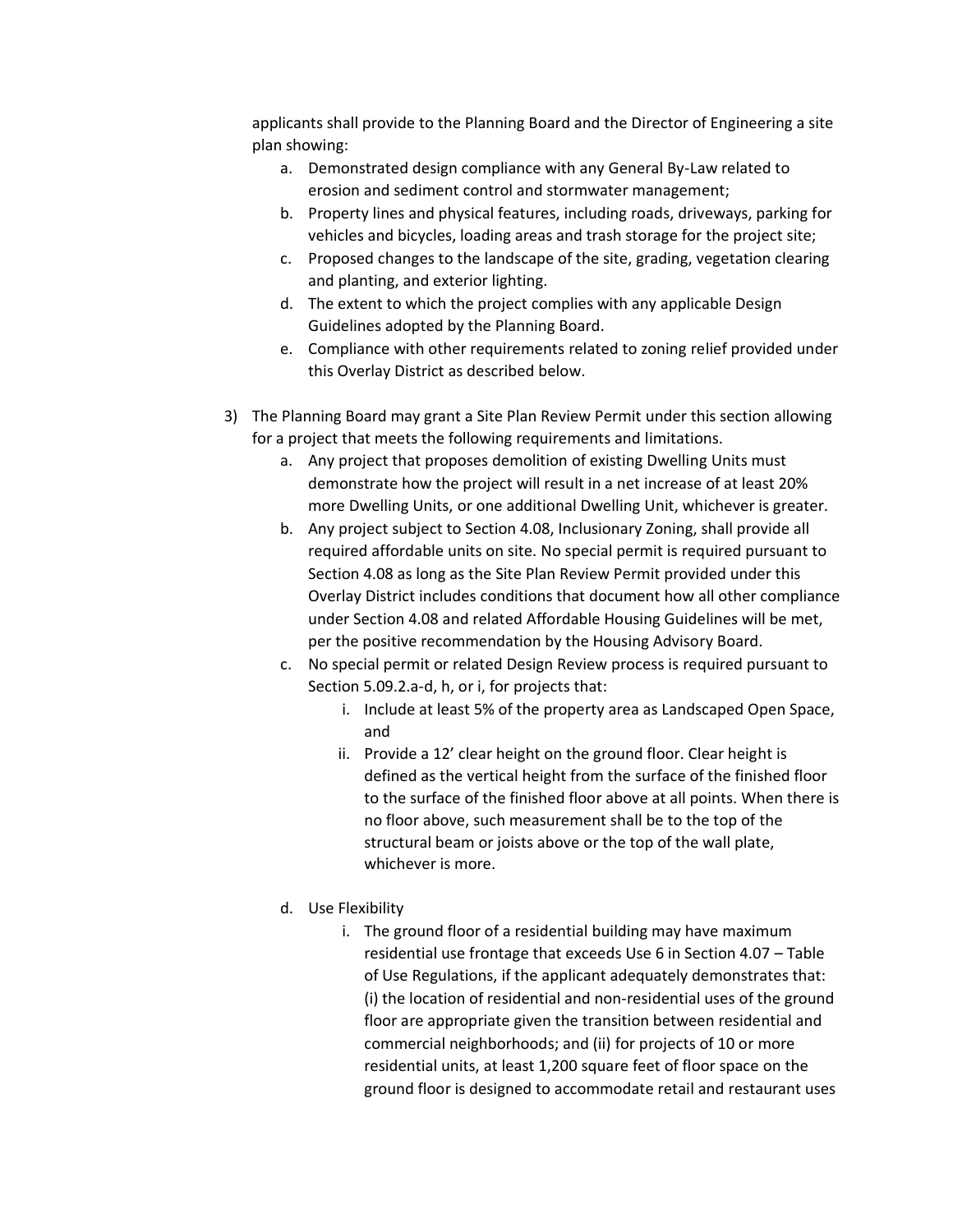with regards to utility access, ventilation design, plumbing and utilities, accessibility and egress design, fire suppression systems, and ceiling height.

- ii. Any proposed building shall be permitted to have more than one principal use. For example, a restaurant or retail business may be located in the same building as a permitted residential or office use without being considered an accessory use.
- e. Building Envelope The Floor Area Ratio, maximum building height, setbacks, open space and other dimensional requirements otherwise applicable may be exceeded as long as the project does not exceed the following building envelope as described further below:
	- i. The ground floor of a building must be setback from the Boylston Street property line by 8';
	- ii. Maximum of 4 Stories; and
	- iii. Allowable height envelope is also formed by a plane that is sloped 1:1, beginning at the rear property line at a height of 10'.





- f. Parking Any fees charged for parking must be separate from any rental, lease, sale, employment, contract or other arrangement permitting a user to occupy the building.
- g. Tree Canopy & Urban Heat Island Mitigation
	- i. Any project that removes trees 8 inches or greater in diameter, as measured 4.5' above ground level, must include a mitigation plan as affirmatively recommended by the Tree Warden. Such mitigation plan shall result in no loss of overall tree canopy within a quarter mile of the property, as affirmatively recommended by the Tree Warden.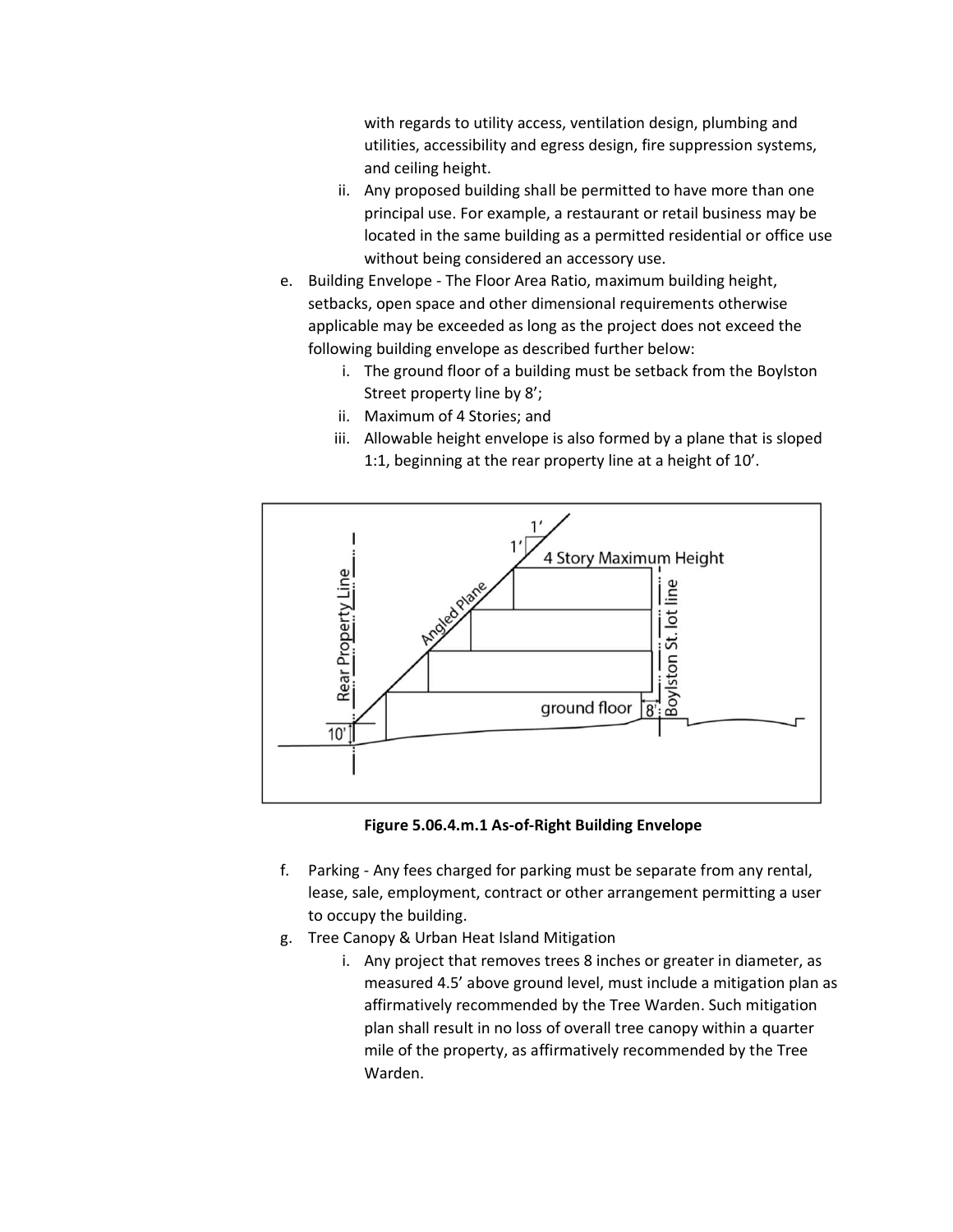- ii. Street trees shall be provided at regular intervals approximately every 25 feet adjacent to any public sidewalks. The size, location and species of all trees at the time of planting and the final design of all landscaping in the public or private way shall be approved by the Director of Parks and Open Space or their designee. In circumstances where trees cannot be provided as stipulated above as determined by the Director of Parks and Open Space or their designee, the applicant shall provide an equivalent amount of trees and/or landscaping at appropriate locations on the site at similar elevations of the public sidewalk level, or make a financial contribution to the Town in an equivalent dollar amount for similar improvements in adjacent parks and public spaces.
- iii. Any project within the Overlay District shall be required to demonstrate to the Planning Board measures taken to reduce urban heat island effects, which may include landscaping, green roofs, cool roofs, etc.
- h. All new buildings and renovations to existing buildings shall be LEED Silver Certifiable or higher. Applicants shall provide evidence to the satisfaction of the Building Commissioner that all new construction and renovations of existing buildings are LEED Certifiable Silver or a higher rating via the provision of a LEED scoring sheet. The construction or renovation of such buildings consistent with these plans shall be confirmed prior to the issuance of a Certificate of Occupancy.

…or act upon anything else thereto.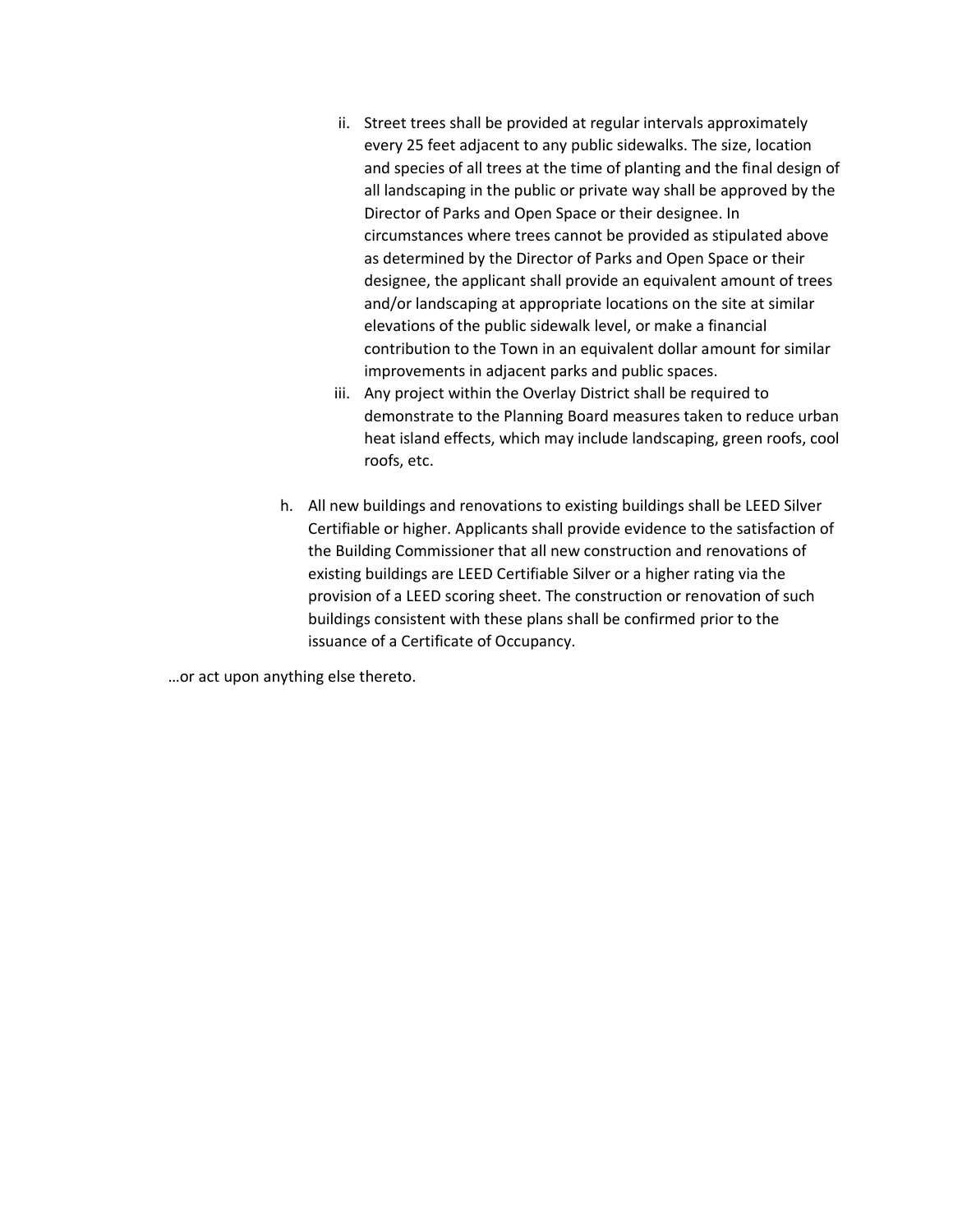#### ARTICLE XX BOYLSTON STREET CORRIDOR STUDY

#### WARRANT ARTICLE EXPLANATION

The Boylston Street Corridor Study Committee (BSCSC) recommends Town Meeting approval a two new Overlay Zoning Districts for portions of property along Boylston Street between Brington Road and High Street/Washington Street. Following the work of the Boylston Street Visioning Committee, BSCSC conducted extensive outreach, survey work, property and business owner interviews, and analyzed the existing and potential built form, as well as testing the financial feasibility of some potential scenarios within the corridor. BSCSC intends for these zoning amendments to support a transformation of this portion of the Boylston Street Corridor by incentivizing land uses that are less auto-oriented in the western part of this corridor and providing the opportunity for non-discretionary, as-of-right permitting for smaller infill opportunities in the eastern part of this corridor.

In addition to these zoning amendments, the BSCSC spent a significant amount of time with Toole Design Group to create three options for the state right-of-way of Boylston Street itself. While not part of this zoning amendment, the Committee strongly believes that any transformation must include supporting the Massachusetts Department of Transportation (MassDOT) as they work through their own complete streets policies prior to repaving/ rehabilitating this portion of Boylston Street (Route 9). BSCSC will be presenting their preferred option to the Select Board in the coming weeks and requesting Select Board support to move forward with a second phase of consulting work in collaboration with MassDOT. Additionally, the Department of Planning & Community Development believes that demonstrating local action such as zoning amendments to permit additional residential and commercial development will to some extent help any prioritization of available funds for these right-of-way improvements. The three concepts put forward by BSCSC and Toole Design Group are posted on the Committee's website at <https://www.brooklinema.gov/1605>

#### BSCSC Charge

The BSCSC charge was to comprehensively examine opportunities for preservation of housing stock, redevelopment, and infrastructure improvements along the Boylston Street Corridor, from Brington Road to High Street. Special attention was paid to studying improvements that help realize the community's vision of transforming the corridor into a place defined by walkability, multi-modal transportation, and contextually-appropriate urban character - a mix of uses, open space, and an active public realm. Additionally, the Select Board charged the Committee to consider the following Town Policy Objectives: improved streetscape; housing - especially for households between 100 and 120% Area Median Income, which may include preservation of existing housing stock; strategies to increase housing rental and ownership opportunities for historically excluded populations in Town, particularly African-American and Hispanic families; plan for denser development adjacent to MBTA stations while balancing appropriate scale and use for each neighborhood; appropriate opportunities for new businesses and other uses in the corridor, especially ones that provide a "third" social surrounding opportunity (i.e., third to home and work); increase daytime population presence along the corridor (employees, customers); strategies to incentivize business ownership by minority groups underrepresented in Brookline, women, and/or members of the LBGTQ community; growth of commercial property taxes; and sustainability. The BSCSC Committee is working on their final report, which will be posted on the Committee website and detail how their proposed recommendations (infrastructure, zoning, design guidelines, and other policy recommendations) met their charge.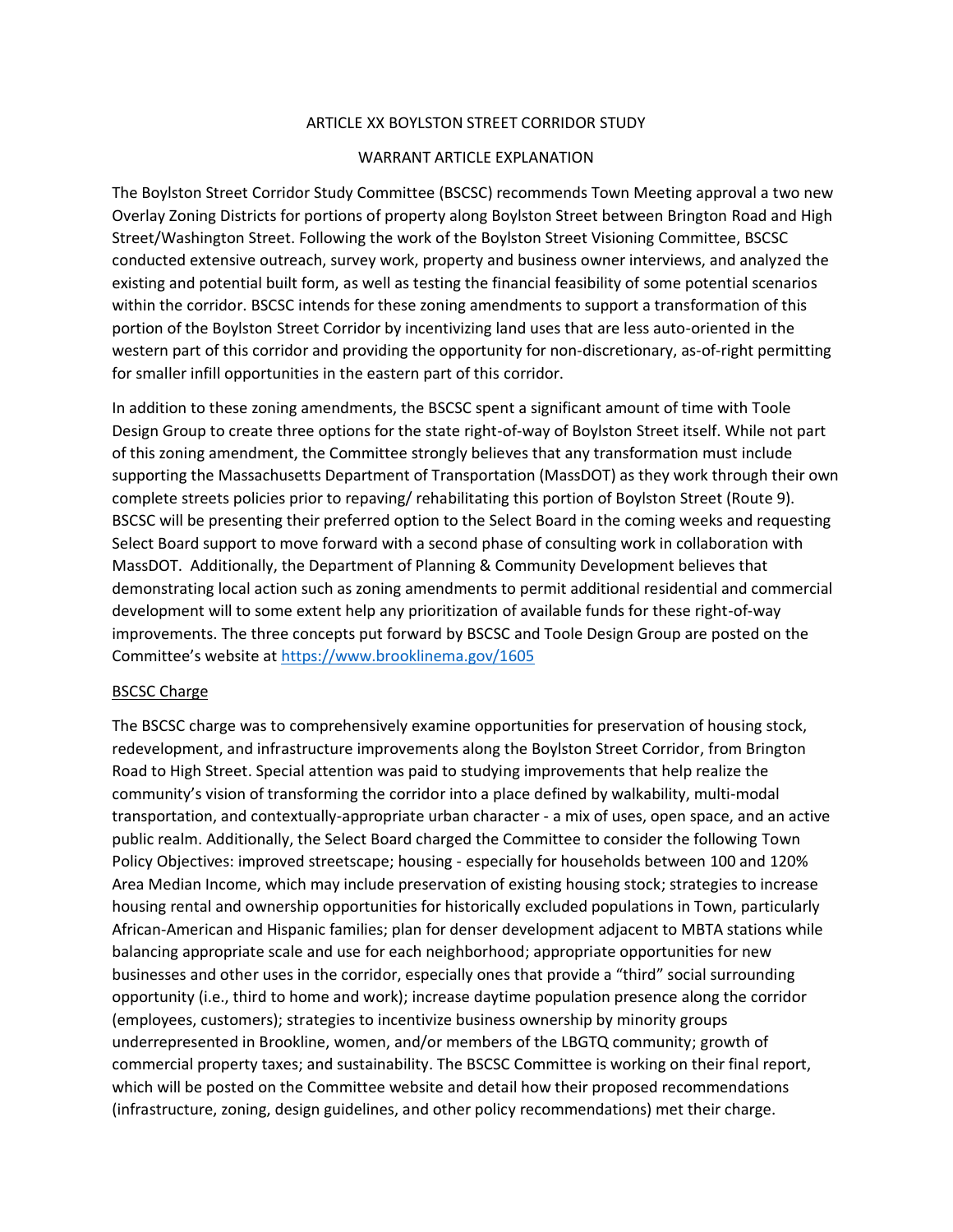#### Previous Planning Studies

As included on the Committee's webpage, previous planning studies that informed this Committee's work included the Town's Comprehensive Plan to create district plans that encourage mixed-use development and promote commercial growth along Route 9, the vision articulated in the 2015 MIT study of Route 9 East, the 2018 Boylston Street Visioning Group, and the 2020 Central Transportation Planning Study of Boylston Street (Route 9).

### Community Input

Although a variety of community engagement methods were conducted, the public forum held on June 2, 2021 succinctly summarizes the survey work and individual interviews. All Committee meetings, including this forum, were recorded and are available on the Committee's website. The presentation for the June 2, 2021 meeting is a helpful reference and available at <https://www.brooklinema.gov/DocumentCenter/View/24756>

As a result of this work, the Committee heard that the overarching opportunity was to transform the entire corridor through redesign of the highway into a street. The community felt that although there was a strong market for development here, constraints including the narrow depth of parcels, narrow sidewalks, and heavy traffic on Boylston Street would require incentives to change some of the autocentric incompatible uses in the corridor. The community expressed particular interest in building affordable housing, especially with the proximity to transit. Heat island mitigation for this area was an important piece for the Committee to consider in their recommendations. Finally, the Committee heard that the Old Lincoln School could be more utilized as a community asset.

### Overall Vision

The Boylston Street Area Study Committee sees the transformation of the Route 9 right-of-way as the most important effort that can be made to improve the corridor. As shown in the visioning concepts, the Committee believes the right-of-way must be transformed from a highway to a street in character, including wider sidewalks for safe pedestrian travel, bicycle lane infrastructure, full width on-street parking where provided, and street tree canopy.

Additionally, the north-south pedestrian movements along Cypress Street, from Walnut Path to a restored Davis Path footbridge, and from High Street to Washington Street are key considerations reflected in the Draft Design Guidelines for the corridor, through consideration of massing setbacks, as well as recommendations to add pedestrian crossings near Walnut Path/Davis Path and support the reconstruction of the Davis Path Footbridge.

With regards to zoning recommendations on the western part of the corridor (Brookline Hills Overlay District), the Committee determined that preserving the block of smaller business located on shallower parcels southwest of Cypress and Boylston Street as well as the curved, red brick Madris building on the northwest corner of Cypress and Boylston Street were important keystones. Zoning recommendations surrounding this intersection then utilized the height of the Madris building as a height reference. Uses the Committee wanted to especially incentivize were affordable housing units, commercial spaces that are already included in the Transit Planning Overlay District, daycares, and Libraries/Museums. The Committee spent a lot of time discussing the financial feasibility to incent existing auto-centered uses to be replaced with residential, commercial, and community uses.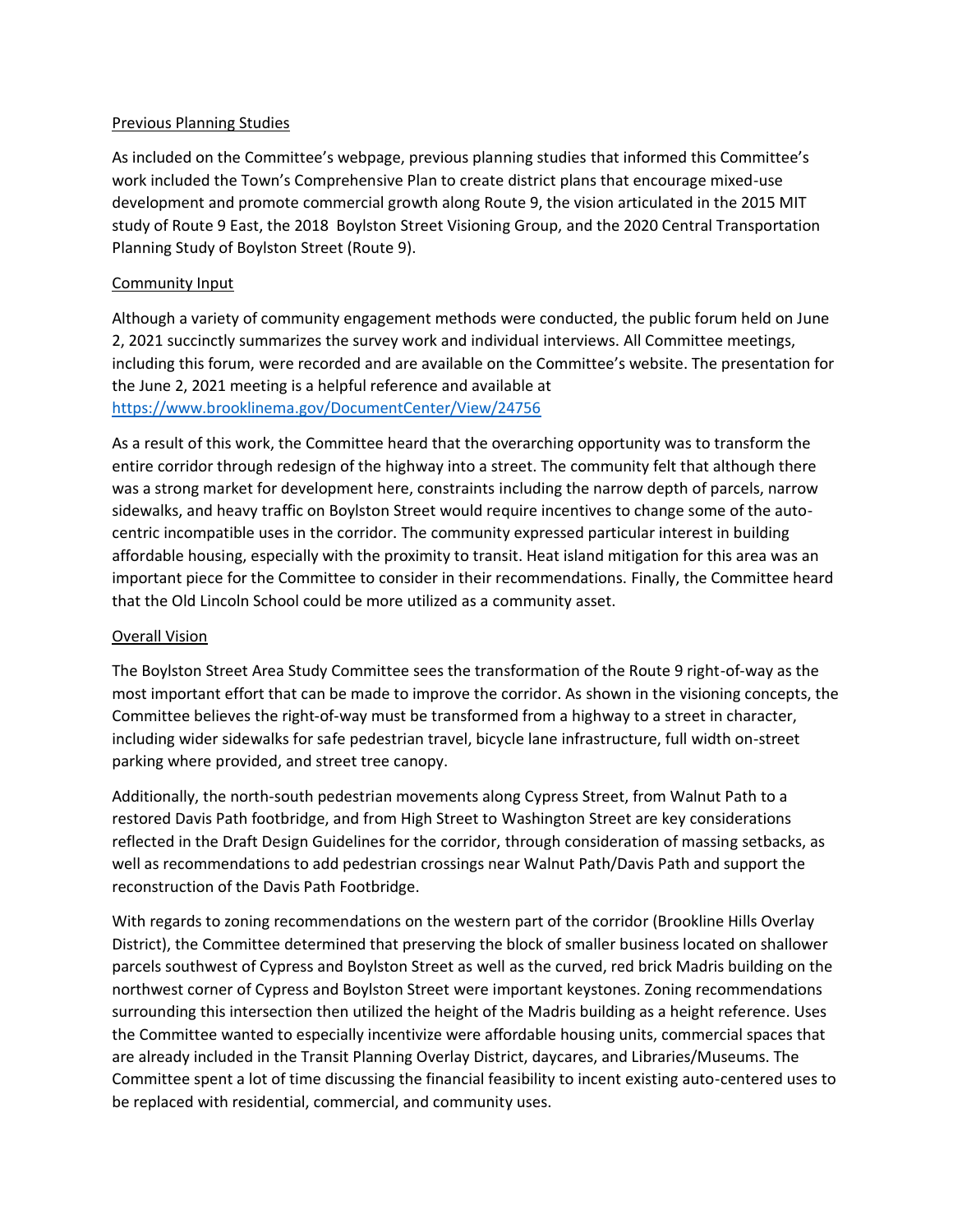The Committee views the middle of the corridor as more of a residential neighborhood character, with the Old Lincoln School providing an underutilized community anchor. Some initial visioning was done to contemplate how the above-ground garage closest to Walnut Path could be redesigned to perhaps provide a new, more accessible entrance to the school while also providing separate community space that at the same time provide more pedestrian activity along the frontage of the Old Lincoln School structure.

Moving to the eastern part of the Corridor, the Committee studied in great detail the much smaller parcel size and shallow depth of existing parcels. They did not want to necessarily incentivize tear-downs of some of the residential buildings that provide a mix of housing stock types. On the other hand, the Committee worked hard to find incentives to over time incent residential and ground floor commercial space in lieu of auto-centered uses. Additionally, the Committee thought providing a four-story building envelope that steps down as it gets closer to residential abutters on Walnut Place and White Place could be a design check to then incentivize infill development through an as-of-right permitting process. In this case, the Planning Board would still conduct design review through a Site Plan Review process, but the overall permitting would be significantly less lengthy and would not be discretionary (i.e., at the end of the day, the applicant would be guaranteed a building permit as long as it was within the building envelope and met other requirements described in the Boylston Street East Overlay District).

### Brookline Hills Overlay District

This proposed Overlay District is constructed similar to other recently passed Overlay Districts. Property owners retain the rights to the underlying (existing) Zoning. Additionally, if an applicant chooses to permit a project through the Overlay District, they would then be subject to additional requirements and allowable building incentives. In this case, a development would be subject to Special Permits, Design Review, and considered a Major Impact Project.

As noted in the amendment, the Overlay permits the height to be exceeded to accommodate six story buildings for most of the parcels, except only five stories northeast of Cameron Street and Boylston Street. The underlying zoning permits a height of 35' to 45' by right, and up to 70' with public benefits east of Cypress Street and southwest of Cameron and Boylston Streets. As noted above, the existing Madris building height was set at a reference point, which is an example of a very tall four-story building, and which height could accommodate a five to six story building.

The Floor Area Ratio (FAR, ratio of Gross Floor Area divided by the lot area) is generally set to 3.0 whereas the underlying zoning permits 2 to 2.5 with public benefits for all parcels east of Cypress Street and southwest of Cameron and Boylston Street. The underlying zoning northeast of Cameron Street and Boylston Street is currently set at 1.0, and at 0.5 for parcels east of Cypress Street. The already built FAR in this Overlay District ranges from 0 to 4.0.

To adequately incent infill development of the parking lot immediately to the west of the Madris building, redevelopment of the property between Cypress Street and Boylston Place, redevelopment of the car-centered uses between Cameron and Smythe Street, and redevelopment of the car-centered uses between Cypress Street and the Old Lincoln School, a range of 2.5 to above 5 would be required. After significant discussion, 3D modeling, and further financial feasibility testing, the Committee determined that permitting a maximum of 3.5 FAR as a standard for the Overlay District would be most appropriate. For the larger parcel (larger than an acre) southeast of Cypress and Boylston Street, the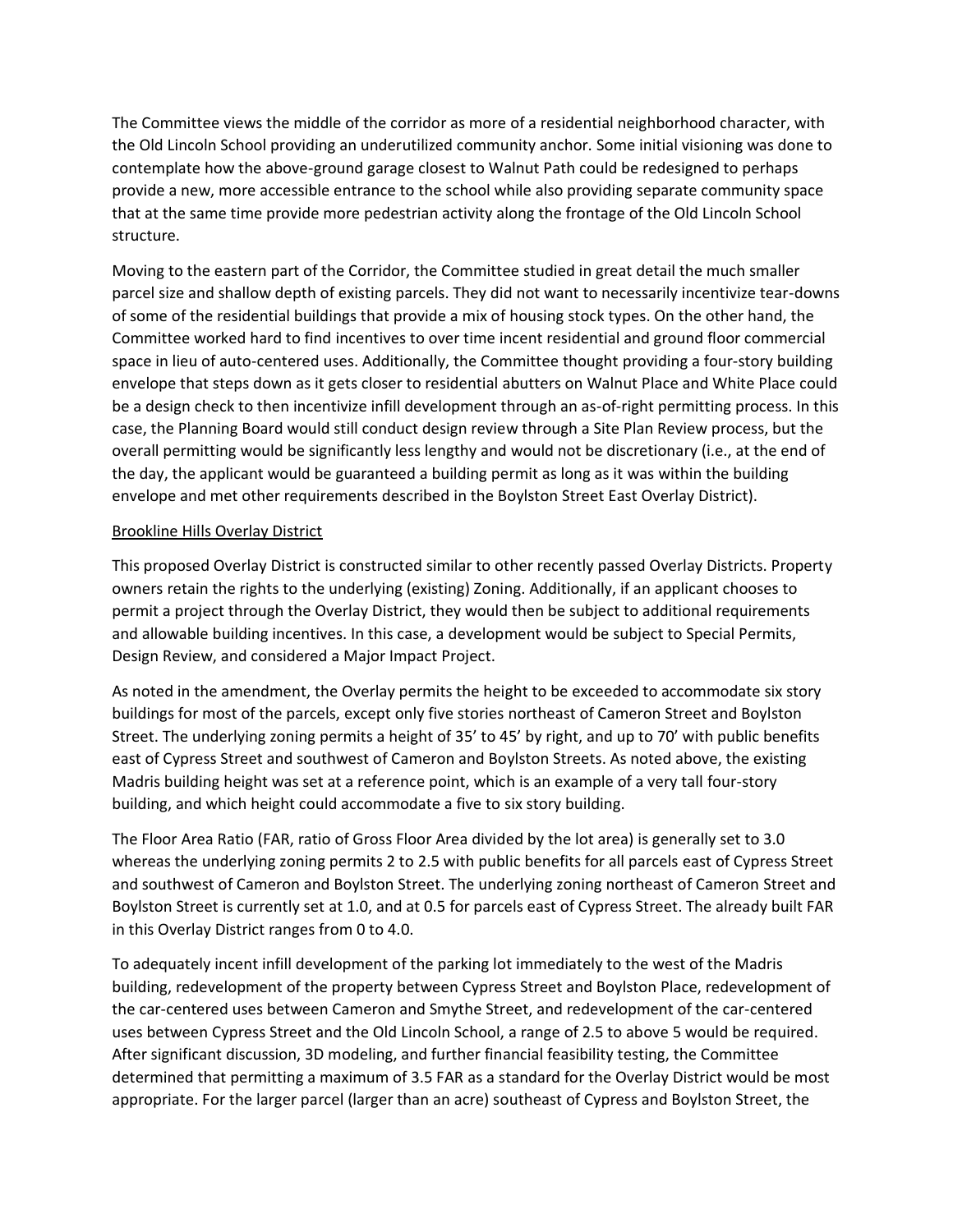Committee recommended a maximum of 4.0 could be permissible. These allowable FARs would also be restricted by the building height maximum of five to six stories.

To incentivize particular development outcomes, the Committee set the allowable FAR to 3.0 in this District, with 1:1 additional FAR allowed for affordable units beyond what is otherwise required, commercial uses already incentivized by the Transit Planning Overlay District, daycares, libraries/museums, and other subsidized non-residential space. Again, the maximum FAR allowed would be 3.5 to 4.0 as described above.

The zoning amendment would also allow office and smaller retail/restaurant uses for the property currently zoned M, Multifamily between Cameron Street and Smythe Street, where currently Valvoline and Dunkin' Donuts businesses are located.

Finally, requirements that must be adhered to in order to access the dimensional relief provided in this Overlay District include mitigating for existing tree canopy, provision of street trees, and LEED Silver building standards. The Committee intended to use fossil-fuel free construction as a standard, however, that idea was recently struck by the Attorney General's Office for a related warrant article attached to the Emerald Isle Overlay District. The LEED Silver standard has already been approved at that District, so the Committee is at least carrying forward this minimum building standard.

## Boylston Street East Overlay District

As described above in the Overall Vision section, the mechanism of the Boylston Street East Overlay District is an as-of-right permitting pathway for development four stories or smaller that also meet the building envelope described in the zoning amendment, stepping down towards abutting residential properties to the rear. These developments would still undergo some design review process by the Planning Board conducting Site Plan Review. However, these projects would not necessarily require the lengthy, discretionary special permit process simply triggered by the number of residential units or its location on Boylston Street.

To be clear, projects that are otherwise defined as a Major Impact Project due to their size would still trigger Special Permit and Design Review by a Design Advisory Team. Additionally, lodging houses, hotels, and automotive uses that currently trigger Special Permit Design Review pursuant to Section 5.09 (e, f, g) would still remain subject to that Special Permit Design Review process.

Tree mitigation, street tree provision, and LEED Silver standards are required similar to the Brookline Hills Overlay District.

## Where's the Parking?

While no zoning discussion would be complete without talking about parking, the Committee decided to not recommend any parking amendments beyond those recently changed by Town Meeting, including no parking for many commercial uses and reduced parking by Special Permit for residential uses.

## Conclusion

The Department of Planning and Community Development is proud to support the Boylston Street Corridor Study Committee in their dedication to balance incentives for improvements with a desire for mid-rise building dimension standards. The Committee membership includes: Chair John VanScoyoc,